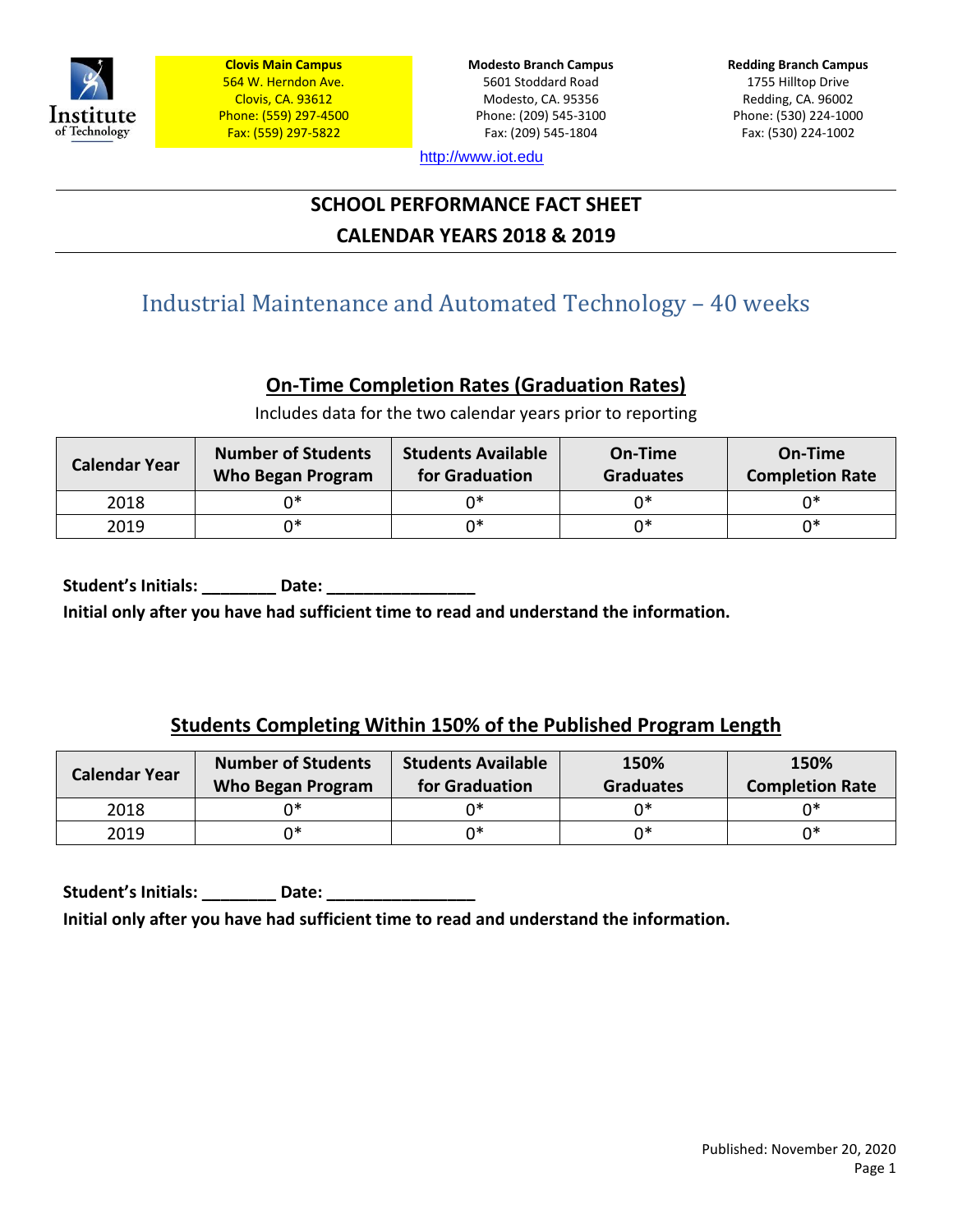

**Modesto Branch Campus** 5601 Stoddard Road Modesto, CA. 95356 Phone: (209) 545-3100 Fax: (209) 545-1804

**Redding Branch Campus** 1755 Hilltop Drive Redding, CA. 96002 Phone: (530) 224-1000 Fax: (530) 224-1002

[http://www.iot.edu](http://www.iot.edu/)

### **Job Placement Rates**

Includes data for the two calendar years prior to reporting

| <b>Calendar Year</b> | <b>Number of</b><br><b>Students Who</b><br><b>Began Program</b> | <b>Number of</b><br><b>Graduates</b> | <b>Graduates</b><br><b>Available for</b><br>Employment | <b>Graduates</b><br><b>Employed in</b><br>the Field | <b>Placement Rate</b><br><b>Employed in</b><br>the Field |
|----------------------|-----------------------------------------------------------------|--------------------------------------|--------------------------------------------------------|-----------------------------------------------------|----------------------------------------------------------|
| 2018                 | 24                                                              | 13                                   | 13                                                     |                                                     | 54%                                                      |
| 2019                 | ∩*                                                              | 0*                                   | ∩∗                                                     | ∩*                                                  | $0*$                                                     |

You may obtain from the institution a list of the employment positions determined to be in the field for which a student received education and training by contacting the Career Services Department.

Student's Initials: **Date:** Date: **Initial only after you have had sufficient time to read and understand the information.**

## **Gainfully Employed Categories**

Includes data for the two calendar years prior to reporting

#### **Part-Time vs. Full-Time Employment**

| <b>Calendar Year</b> | <b>Graduate Employed in</b><br>the Field 20-29 Hours<br><b>Per Week</b> | <b>Graduates Employed in</b><br>the Field at Least 30<br><b>Hours Per Week</b> | <b>Total Graduates</b><br><b>Employed in the Field</b> |
|----------------------|-------------------------------------------------------------------------|--------------------------------------------------------------------------------|--------------------------------------------------------|
| 2018                 |                                                                         |                                                                                |                                                        |
| 2019                 | n*                                                                      | 0*                                                                             | ∩∗                                                     |

#### **Single Position vs. Concurrent Aggregated Position**

| <b>Calendar Year</b> | <b>Graduates Employed in</b><br>the Field in a Single<br><b>Position</b> |    | <b>Total Graduates</b><br><b>Employed in the Field</b> |
|----------------------|--------------------------------------------------------------------------|----|--------------------------------------------------------|
| 2018                 |                                                                          |    |                                                        |
| 2019                 | n*                                                                       | 0* | ∩*                                                     |

Student's Initials: **Example 20 Date: Date: Initial only after you have had sufficient time to read and understand the information.**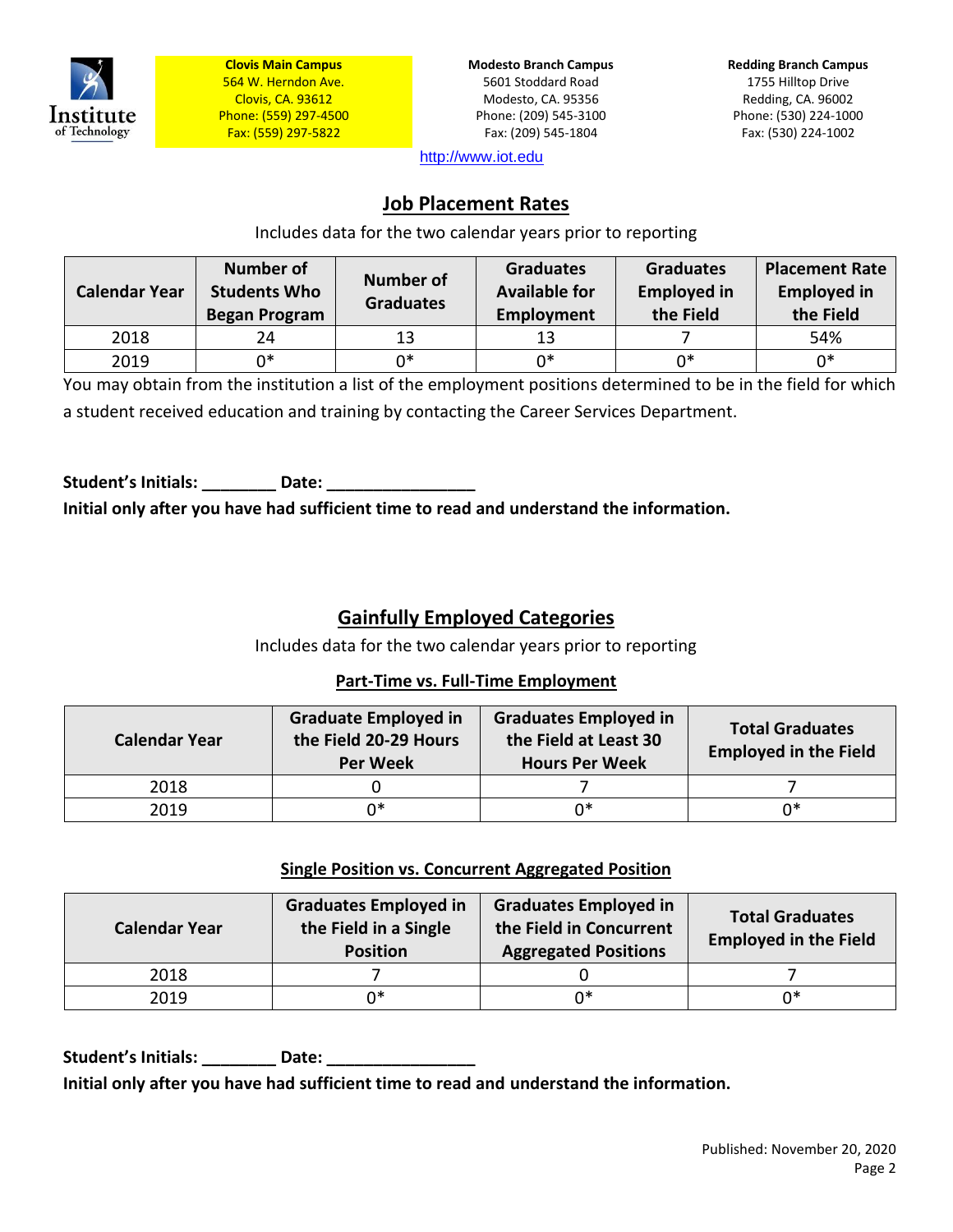

**Modesto Branch Campus** 5601 Stoddard Road Modesto, CA. 95356 Phone: (209) 545-3100 Fax: (209) 545-1804

**Redding Branch Campus** 1755 Hilltop Drive Redding, CA. 96002 Phone: (530) 224-1000 Fax: (530) 224-1002

[http://www.iot.edu](http://www.iot.edu/)

## **Self-Employed / Freelance Positions**

| <b>Calendar Year</b> | <b>Graduates Employed who are Self-Employed</b><br>or Working Freelance | <b>Total Graduates Employed in</b><br>the Field |
|----------------------|-------------------------------------------------------------------------|-------------------------------------------------|
| 2018                 |                                                                         |                                                 |
| 2019                 | ∩*                                                                      | ∩*                                              |

### **Institutional Employment**

| <b>Calendar Year</b> | <b>Graduates Employed in the Field who are</b><br><b>Employed by the Institution, an Employer</b><br>Owned by the Institution, or an Employer who<br>Shares Ownership with the Institution. | <b>Total Graduates Employed in</b><br>the Field |
|----------------------|---------------------------------------------------------------------------------------------------------------------------------------------------------------------------------------------|-------------------------------------------------|
| 2018                 |                                                                                                                                                                                             |                                                 |
| 2019                 | በ*                                                                                                                                                                                          | n*                                              |

**Student's Initials: \_\_\_\_\_\_\_\_ Date: \_\_\_\_\_\_\_\_\_\_\_\_\_\_\_\_** 

**Initial only after you have had sufficient time to read and understand the information.**

### **License Examination Passage Rates**

Includes data for the two calendar years prior to reporting

| <b>Calendar Year</b> | <b>Number of</b><br><b>Graduates in</b><br><b>Calendar Year</b> | <b>Number of</b><br><b>Graduates Taking</b><br>Exam | <b>Number Who</b><br><b>Passed First</b><br><b>Available Exam</b> | <b>Number Who</b><br><b>Failed First</b><br><b>Available Exam</b> | Passage<br>Rate |
|----------------------|-----------------------------------------------------------------|-----------------------------------------------------|-------------------------------------------------------------------|-------------------------------------------------------------------|-----------------|
| 2018                 | N/A                                                             |                                                     |                                                                   |                                                                   |                 |
| 2019                 | N/A                                                             |                                                     |                                                                   |                                                                   |                 |

Student's Initials: **\_\_\_\_\_\_\_\_\_\_** Date: \_\_\_\_ **Initial only after you have had sufficient time to read and understand the information.**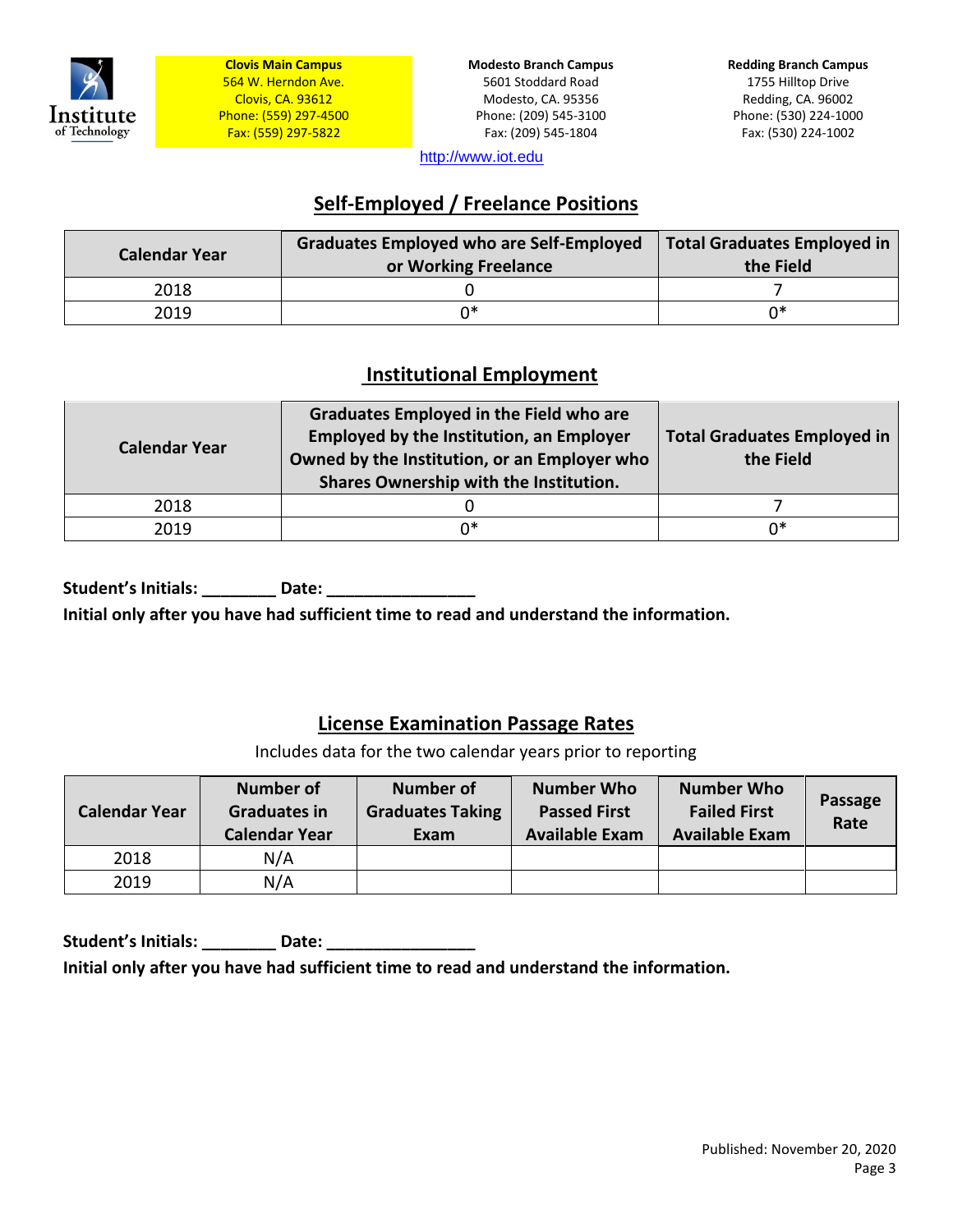

**Modesto Branch Campus** 5601 Stoddard Road Modesto, CA. 95356 Phone: (209) 545-3100 Fax: (209) 545-1804

**Redding Branch Campus** 1755 Hilltop Drive Redding, CA. 96002 Phone: (530) 224-1000 Fax: (530) 224-1002

[http://www.iot.edu](http://www.iot.edu/)

### **Salary and Wage Information**

Includes data for the two calendar years prior to reporting

| <b>Calendar</b> | <b>Graduates</b><br><b>Available for</b> | <b>Graduates</b>     | <b>Annual Salary and Wages Reported by</b><br><b>Graduates Employed in the Field</b> |                                                  |                                                             |    |    | <b>No Salary</b><br><b>Information</b> |          |
|-----------------|------------------------------------------|----------------------|--------------------------------------------------------------------------------------|--------------------------------------------------|-------------------------------------------------------------|----|----|----------------------------------------|----------|
| Year            | <b>Employment</b>                        | Employed<br>in Field |                                                                                      | $ $25,001$ - $$30,001$ -<br>$ $30,000$ $$35,000$ | $$35,001$ - $$40,001$ - $$45,001$ - $$50,000$ -<br>\$40,000 |    |    | \$45,000 \$50,000 \$55,000             | Reported |
| 2018            | $0*$                                     | $0*$                 | 0*                                                                                   | 0*                                               | $0*$                                                        | n* | n* | 0*                                     | n*       |
| 2019            | $0*$                                     | $0*$                 | 0*                                                                                   | $0*$                                             | $0*$                                                        | n* | n* | 0*                                     | n*       |

A list of sources used to substantiate salary disclosures is available from the school from the Career Services Department.

**Student's Initials: \_\_\_\_\_\_\_\_ Date: \_\_\_\_\_\_\_\_\_\_\_\_\_\_\_\_** 

**Initial only after you have had sufficient time to read and understand the information.**

## **Cost of Educational Program**

Total charges for the program for students completing on-time in 2018: **\$N/A\*** Additional charges may be incurred if the program is not completed on-time.

Total charges for the program for students completing on-time in 2019: **\$N/A\*** Additional charges may be incurred if the program is not completed on-time.

Student's Initials: \_\_\_\_\_\_\_\_\_\_ Date: \_\_\_\_\_\_\_\_ **Initial only after you have had sufficient time to read and understand the information.**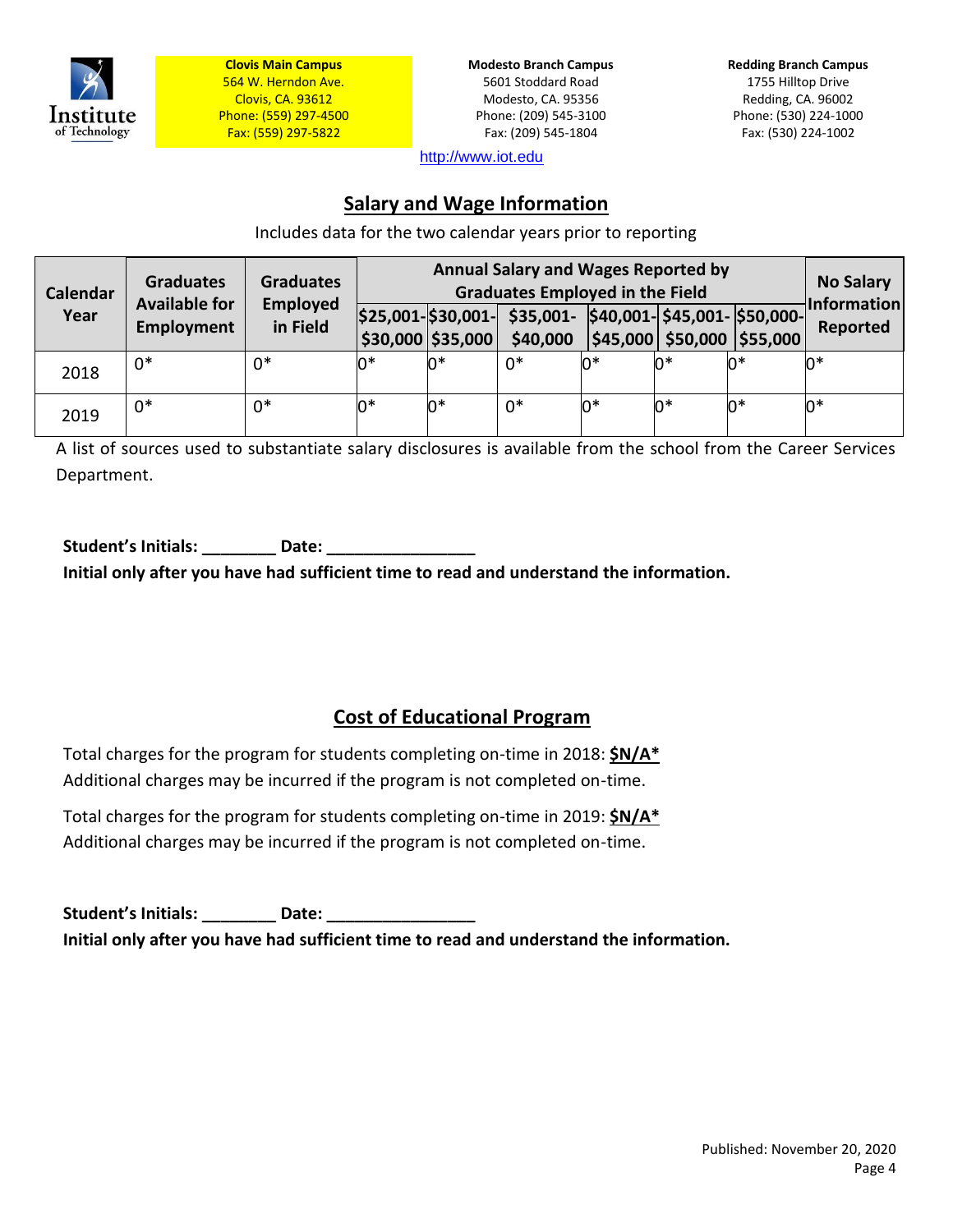

**Modesto Branch Campus** 5601 Stoddard Road Modesto, CA. 95356 Phone: (209) 545-3100 Fax: (209) 545-1804

**Redding Branch Campus** 1755 Hilltop Drive Redding, CA. 96002 Phone: (530) 224-1000 Fax: (530) 224-1002

[http://www.iot.edu](http://www.iot.edu/)

### **Federal Student Loan Debt**

| Calendar Year(s) | <b>Most recent</b><br>three-year cohort<br>default rate, as<br>reported by the<br><b>United State</b><br>Department of<br>Education <sup>1</sup> | The percentage of<br>enrolled students<br>receiving federal<br>student loans to pay<br>for this program | The average amount of<br>federal student loan<br>debt of graduates who<br>took out federal<br>student loans at this<br>institution | The percentage<br>of graduates<br>with federal<br>student loans as<br>calculated by<br>the institution |
|------------------|--------------------------------------------------------------------------------------------------------------------------------------------------|---------------------------------------------------------------------------------------------------------|------------------------------------------------------------------------------------------------------------------------------------|--------------------------------------------------------------------------------------------------------|
| 2018             | 17.8%                                                                                                                                            | $0*$                                                                                                    | 0*                                                                                                                                 | $0*$                                                                                                   |
| 2019             | 20.7%                                                                                                                                            | $0*$                                                                                                    | 0*                                                                                                                                 | $0*$                                                                                                   |

<sup>1</sup>The percentage of students who defaulted on their federal student loans is called the Cohort Default Rate (CDR). It shows the percentage of this school's students who were more than 270 days (9 months) behind on their federal student loans within three years of when the first payment was due. This is the most recent CDR reported by the U.S. Department of Education.

Student's Initials: **Late:** Date: **Initial only after you have had sufficient time to read and understand the information.**

This fact sheet is filed with the Bureau for Private Postsecondary Education. Regardless of any information you may have relating to completion rates, placement rates, starting salaries, or license exam passage rates, this fact sheet contains the information as calculated pursuant to state law.

Any questions a student may have regarding this fact sheet that have not been satisfactorily answered by the institution may be directed to the Bureau for Private Postsecondary Education at 2535 Capitol Oaks Drive, Suite 400, Sacramento, CA 95833[, www.bppe.ca.gov,](http://www.bppe.ca.gov/) toll-free telephone number (888) 370-7589 or by fax (916) 263- 1897.

\_\_\_\_\_\_\_\_\_\_\_\_\_\_\_\_\_\_\_\_\_\_\_\_\_\_\_\_\_\_\_\_\_\_\_\_\_\_\_\_ \_\_\_\_\_\_\_\_\_\_\_\_\_\_\_\_\_\_\_\_\_\_\_\_\_\_\_\_\_\_\_\_\_\_\_

\_\_\_\_\_\_\_\_\_\_\_\_\_\_\_\_\_\_\_\_\_\_\_\_\_\_\_\_\_\_\_\_\_\_\_\_\_\_\_\_ \_\_\_\_\_\_\_\_\_\_\_\_\_\_\_\_\_\_\_\_\_\_\_\_\_\_\_\_\_\_\_\_\_\_\_

Student Name - Print

\_\_\_\_\_\_\_\_\_\_\_\_\_\_\_\_\_\_\_\_\_\_\_\_\_\_\_\_\_\_\_\_\_\_\_\_\_\_\_\_\_

Student Signature Date Date Date

School Official Date Date Date Date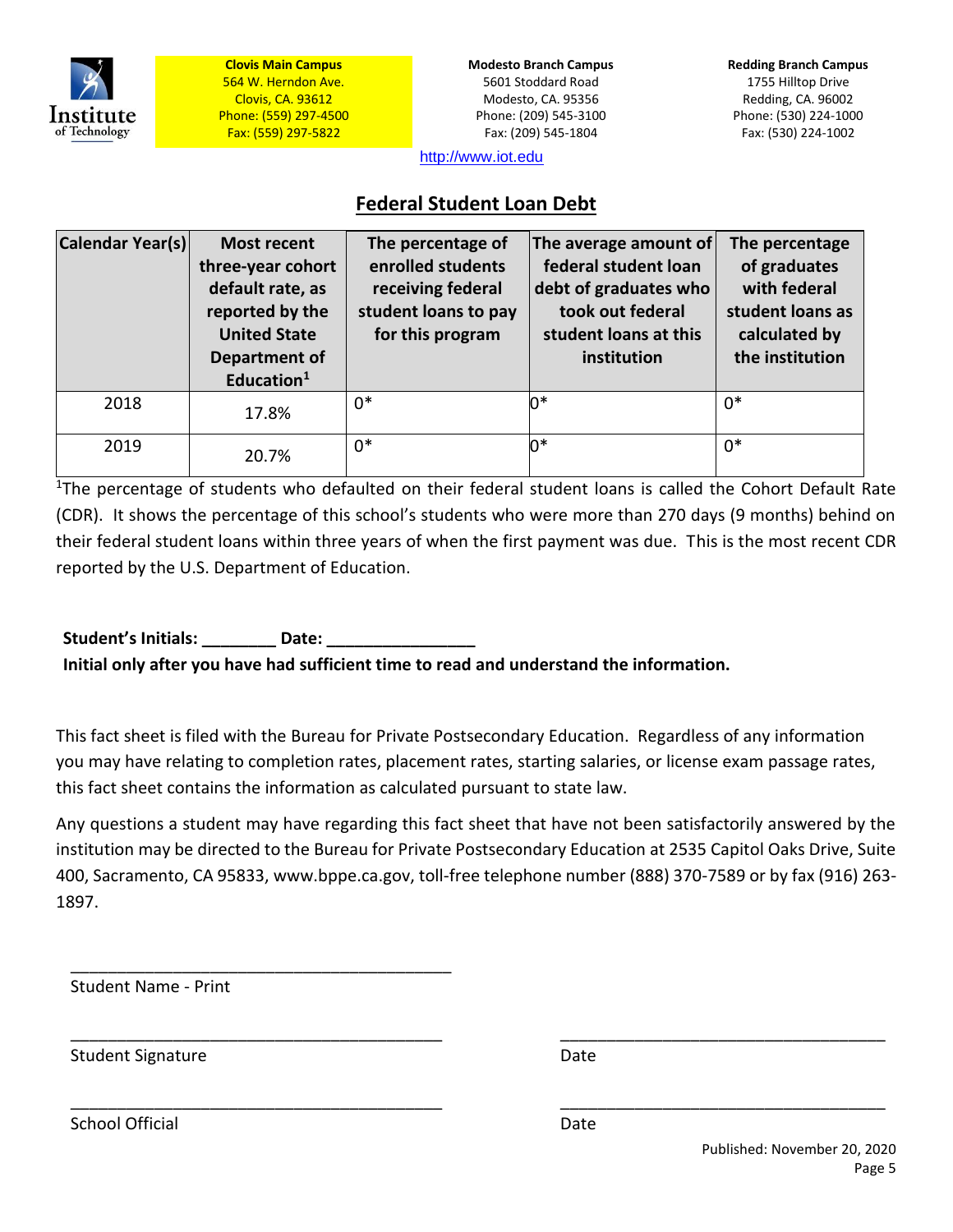

**Modesto Branch Campus** 5601 Stoddard Road Modesto, CA. 95356 Phone: (209) 545-3100 Fax: (209) 545-1804

**Redding Branch Campus** 1755 Hilltop Drive Redding, CA. 96002 Phone: (530) 224-1000 Fax: (530) 224-1002

[http://www.iot.edu](http://www.iot.edu/)

\* = This program is new. Therefore, the number of students who graduate, the number of students who are placed, or the starting salary you can earn after finishing the educational program are unknown at this time. Information regarding general salary and placement statistics may be available from government sources from the institution, but is not equivalent to actual performance data. This program was approved by the Bureau on 9/30/2020. As of 12/1/2022, two full years of data for this program will be available.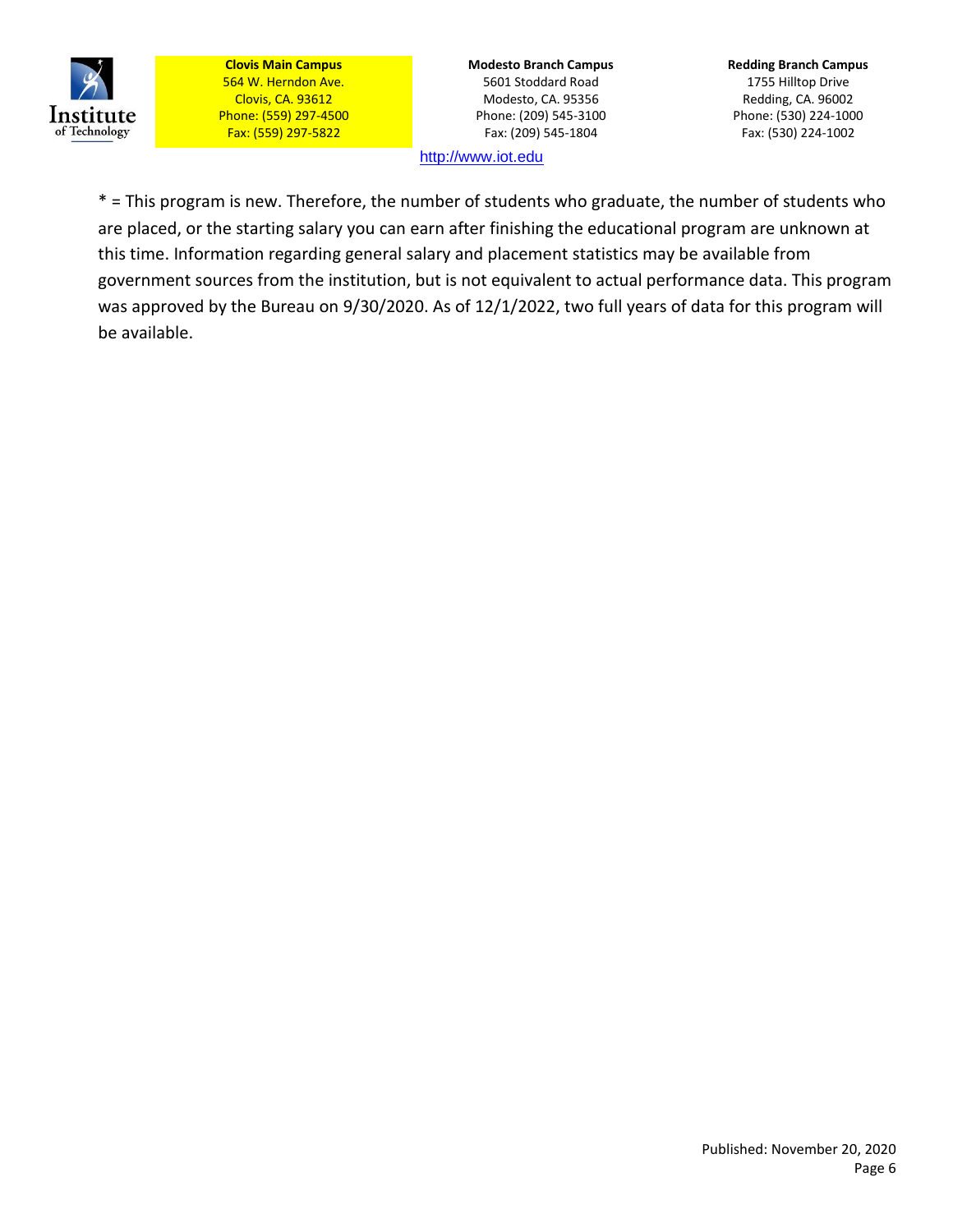

**Modesto Branch Campus** 5601 Stoddard Road Modesto, CA. 95356 Phone: (209) 545-3100 Fax: (209) 545-1804

[http://www.iot.edu](http://www.iot.edu/)

### **Definitions**

- "Number of Students Who Began the Program" means the number of students who began a program who were scheduled to complete the program within 100% of the published program length within the reporting calendar year and excludes all students who cancelled during the cancellation period.
- "Students Available for Graduation" is the number of students who began the program minus the number of students who have died, been incarcerated, or been called to active military duty.
- "Number of On-time Graduates" is the number of students who completed the program within 100% of the published program length within the reporting calendar year.
- "On-time Completion Rate" is the number of on-time graduates divided by the number of students available for graduation.
- "150% Graduates" is the number of students who completed the program within 150% of the program length (includes on-time graduates).
- "150% Completion Rate" is the number of students who completed the program in the reported calendar year within 150% of the published program length, including on-time graduates, divided by the number of students available for graduation.
- "Graduates Available for Employment" means the number of graduates minus the number of graduates unavailable for employment.
- "Graduates Unavailable for Employment" means the graduates who, after graduation, die, become incarcerated, are called to active military duty, are international students that leave the United States or do not have a visa allowing employment in the United States, or are continuing their education in an accredited or bureau-approved postsecondary institution.
- "Graduates Employed in the Field" means graduates who beginning within six months after a student completes the applicable educational program are gainfully employed, whose employment has been reported, and for whom the institution has documented verification of employment. For occupations for which the state requires passing an examination, the six months period begins after the announcement of the examination results for the first examination available after a student completes an applicable educational program.
- "Placement Rate Employed in the Field" is calculated by dividing the number of graduates gainfully employed in the field by the number of graduates available for employment.
- "Number of Graduates Taking Exam" is the number of graduates who took the first available exam in the reported calendar year.
- "First Available Exam Date" is the date for the first available exam after a student completed a program.
- "Passage Rate" is calculated by dividing the number of graduates who passed the exam by the number of graduates who took the reported licensing exam.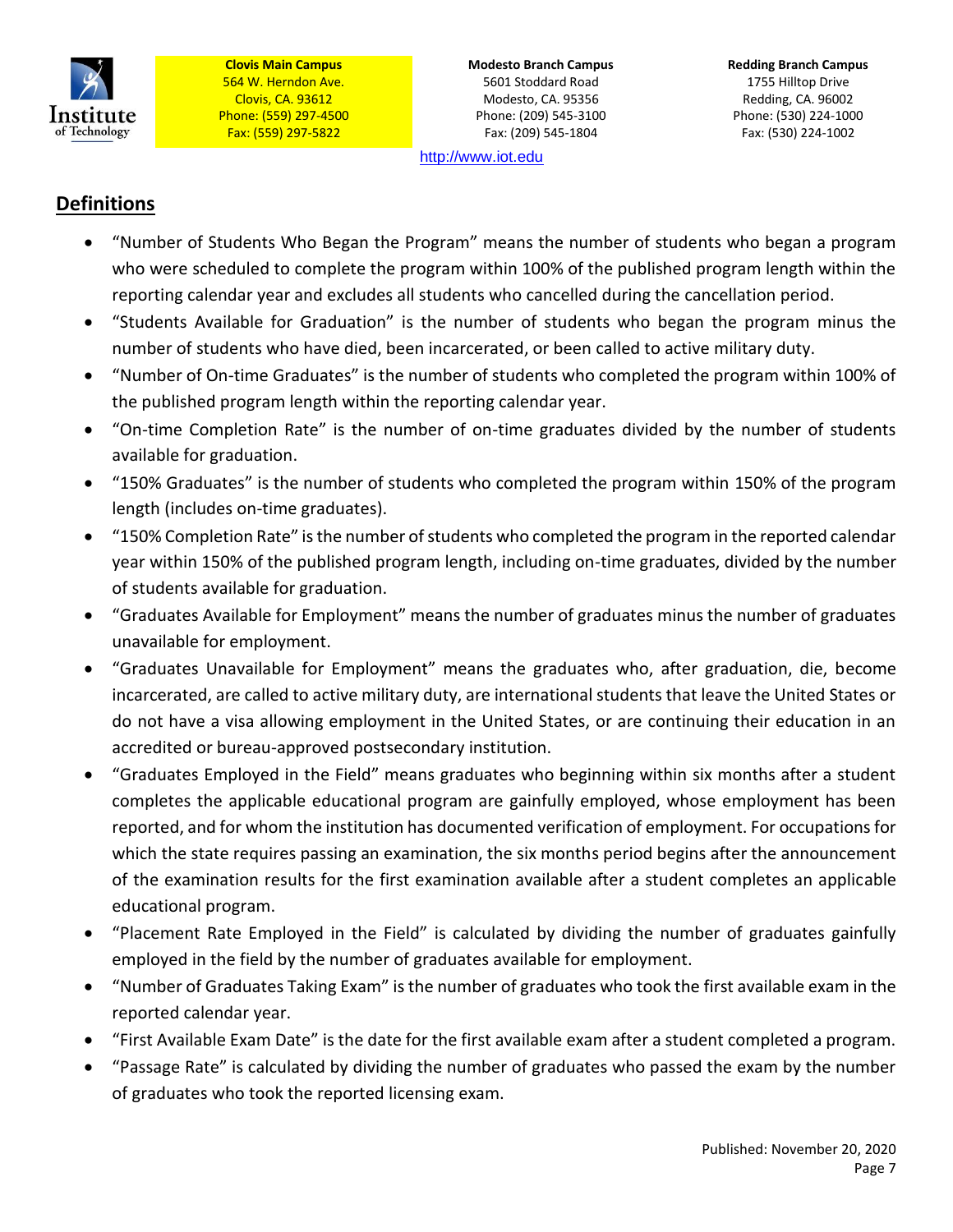

**Modesto Branch Campus** 5601 Stoddard Road Modesto, CA. 95356 Phone: (209) 545-3100 Fax: (209) 545-1804

**Redding Branch Campus** 1755 Hilltop Drive Redding, CA. 96002 Phone: (530) 224-1000 Fax: (530) 224-1002

[http://www.iot.edu](http://www.iot.edu/)

- "Number Who Passed First Available Exam" is the number of graduates who took and passed the first available licensing exam after completing the program.
- "Salary" is as reported by graduate or graduate's employer.
- "No Salary Information Reported" is the number of graduates for whom, after making reasonable attempts, the school was not able to obtain salary information.